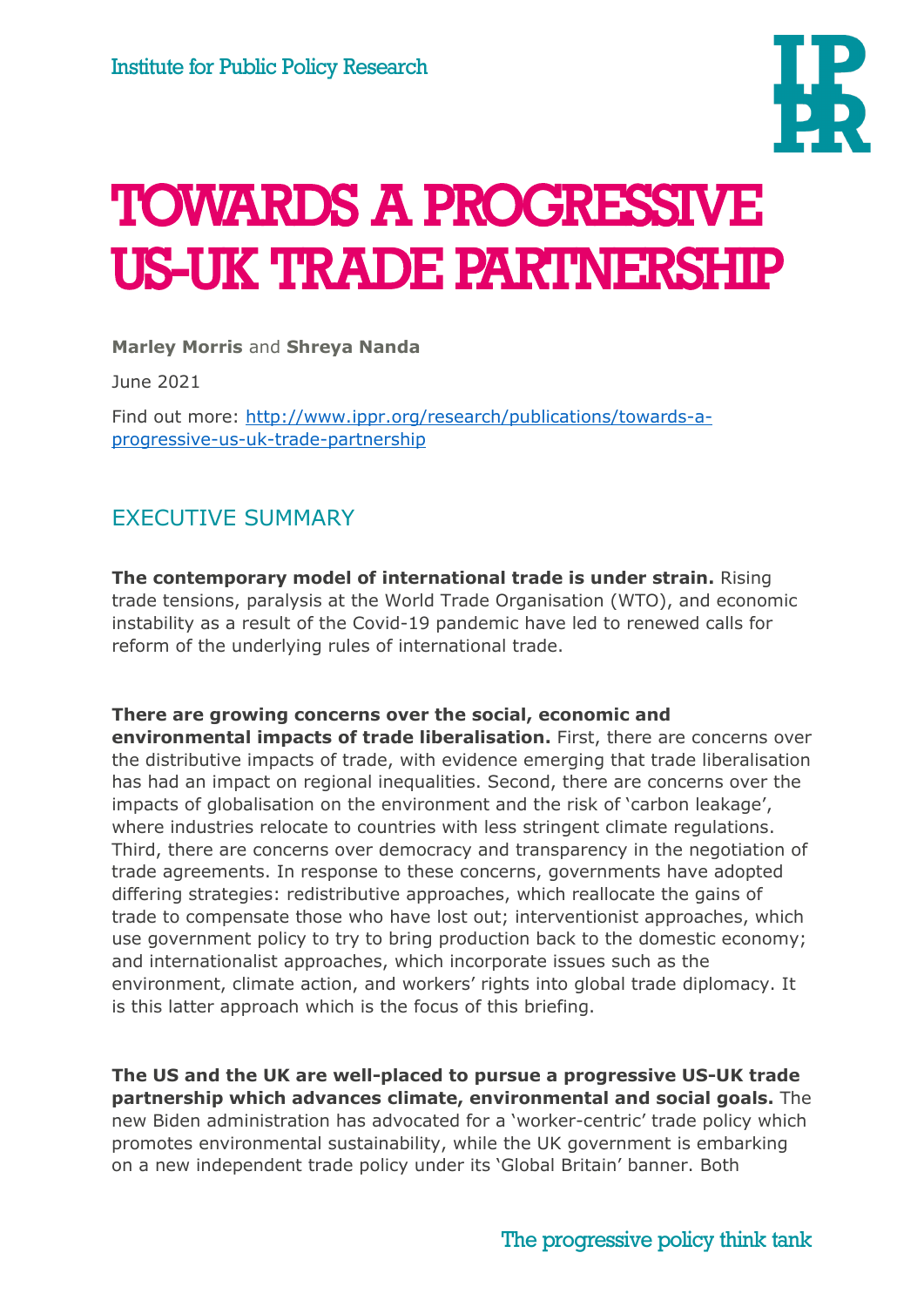countries have made ambitious commitments to cut carbon emissions, and last year negotiations began on a future US-UK free trade agreement.

**A progressive US-UK trade partnership should be based on three shared principles: supporting equitable growth, addressing the climate and nature crisis, and promoting democracy and human rights.** This would involve, for instance, using trade policy to reduce disparities in income and wealth, promoting reform at the WTO to support the green transition, and developing trade measures to address forced labour and exploitation.

**The UK's presidency of the G7 and COP26 provides an opportunity this year to make major advancements on a US-UK progressive trade agenda.** There are three priority areas in particular where we consider progress is possible:

- **First, the UK and the US should work to jointly advocate for reform of the WTO to address the climate and nature crisis**. In particular, they could aim to revitalise plurilateral negotiations on reducing barriers to trade in environmental goods, promote the idea of a 'climate waiver' to permit greater flexibility for climate action without instigating international disputes, and support a work programme for longer-term transformation of WTO rules.
- **Second, the US and the UK should work with trade partners to address the risks of carbon leakage for emissions reductions.** Carbon leakage is where industries in countries with stricter climate policies decide to save on costs by relocating to countries where rules are looser. The UK, US, EU and other trade partners could collaborate on developing principles for how to safeguard global climate action from the risks of carbon leakage and ensure that measures to tackle this problem – such as carbon border taxes – do not further inflame trade tensions.
- **Third, the US and the UK should seek to negotiate the greenest trade deal in history.** The two countries could introduce new momentum into their trade negotiations by committing to secure a free trade deal which is unprecedented in its environmental, climate, and social ambitions. They could explore the inclusion of robust non-regression clauses to uphold high labour and environmental standards, rigorous enforcement and dispute resolution mechanisms, and complementary measures to support cooperation, transparency, and civil society involvement.

## INTRODUCTION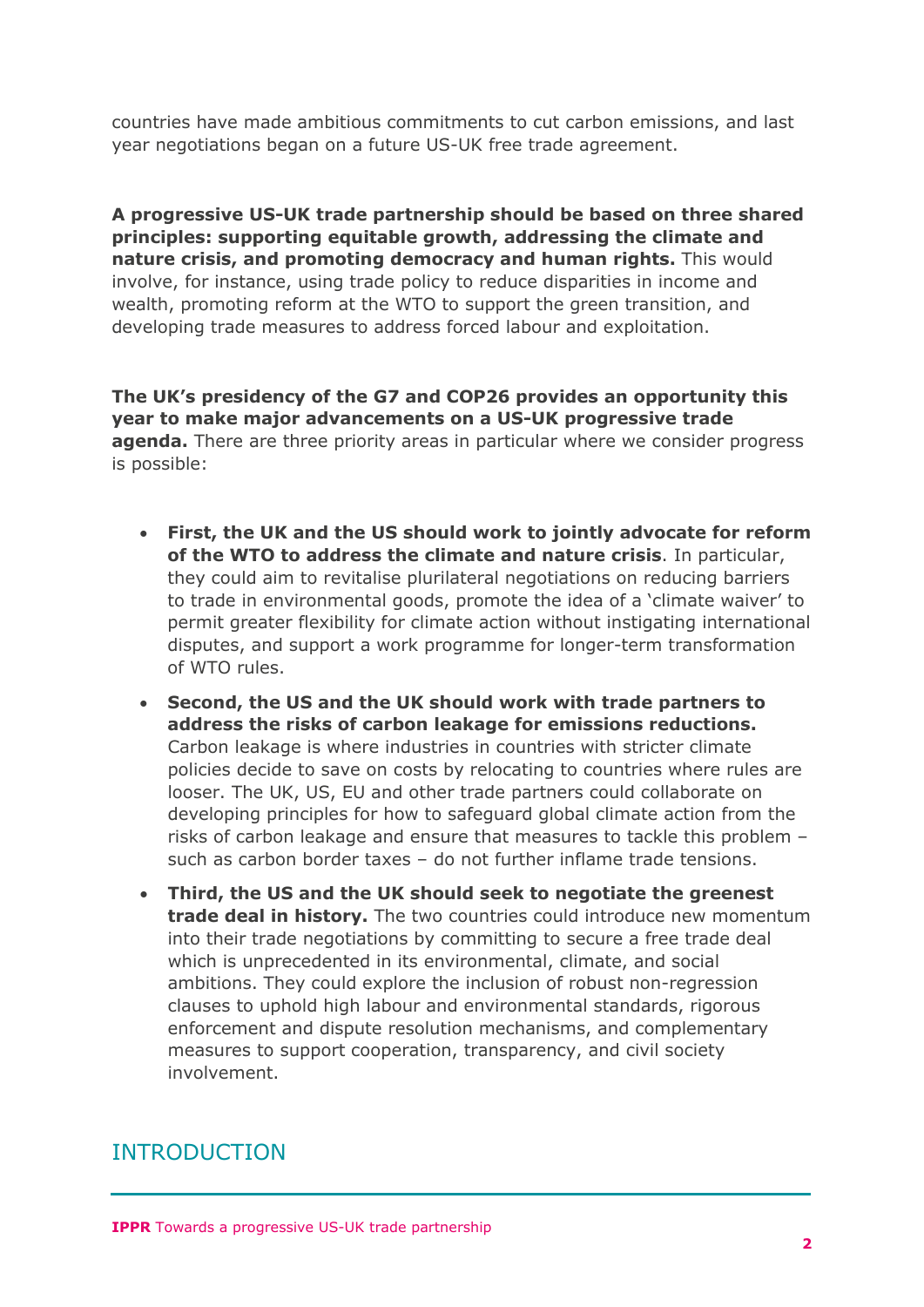For both the UK and the US, the last five years have ushered in major turning points in their approaches to international trade. The UK's withdrawal from the European Union has allowed it to chart an independent trade policy and begin to transform its trade relationships across the world. In the US, the Trump presidency upended the global consensus with a mercantilist approach to trade, imposing new tariffs on steel and aluminium, engaging in aggressive negotiations with key partners, and collapsing the World Trade Organisation's appellate body, its panel for hearing appeals regarding disputes between members. The election of president Biden has signalled a more constructive approach from the US towards global diplomacy, alongside a continued critique of the current model of trade.

As both countries turn their focus towards revitalising international alliances, there is a new opportunity to strengthen the US and UK trading partnership. The Biden administration in the US and the Johnson premiership in the UK have a shared interest in tackling the climate crisis and pursuing a green-led economic recovery from the coronavirus pandemic. In the short-term, the two countries are looking to make progress on trade and climate policy at the G7 and COP26 summits, hosted by the UK in Cornwall and Glasgow respectively. In the longer term, there is the prospect of a US-UK free trade agreement after negotiations commenced last year. And more broadly, the US and the UK can strengthen the 'special relationship' through a trade partnership grounded in shared progressive principles: supporting climate and nature action; tackling economic inequalities; and promoting human rights.

In this briefing paper, we set out a broad framework for how the US and the UK can work together to develop such a progressive trading partnership. In the following section, we outline the political and policy context for this discussion, summarising the current trade debate and making the case for why a progressive US-UK trade partnership is necessary. We then put forward a set of three priority areas for where the US and the UK could begin to develop this partnership: (i) engaging in collective reform of WTO rules (ii) working towards a coordinated approach to addressing carbon leakage at COP26; and (iii) beginning negotiations on ambitious environmental, climate, and social provisions within a future US-UK trade agreement.

This briefing is the first output of a 12-month IPPR project on US-UK trade and sketches out a starting point for a US-UK relationship which embeds shared climate, nature and social ambitions. In the following stages of the project, we will focus on developing our framework for a progressive US-UK trading partnership in greater depth.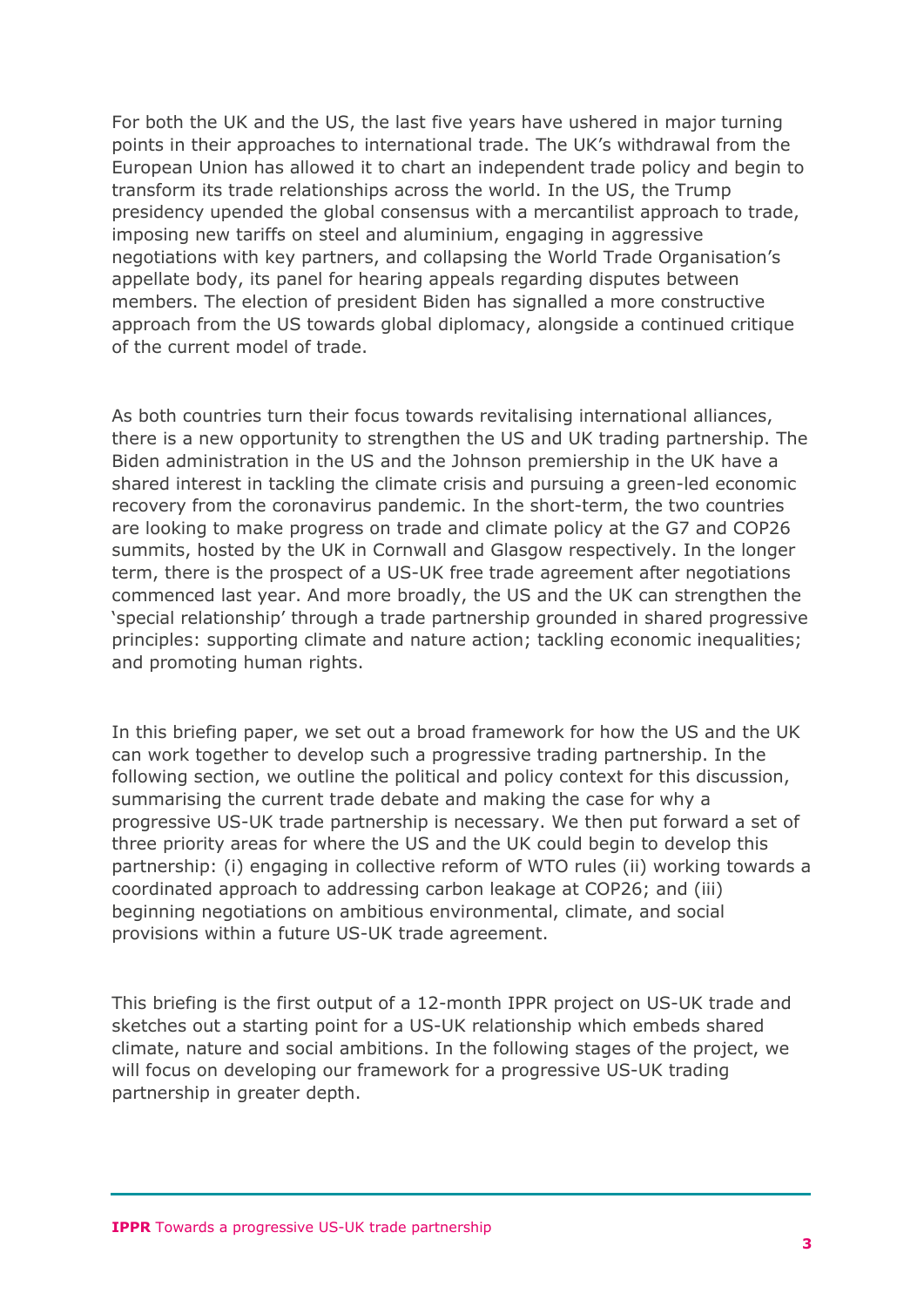## WHAT IS PROGRESSIVE TRADE?

In recent years, the contemporary model of international trade has come under increasing strain. After a long period of exponential growth dating back to the second world war, global trade has stagnated relative to income growth since the financial crisis (Hoekman 2015). The Covid-19 pandemic has led to a temporary plummet in trade flows, and while a rebound is now underway, the recovery is expected to be deeply uneven around the world (WTO 2021). The era of rapid globalisation appears to have been succeeded by a new period of 'slowbalisation' (Irwin 2020).

There are a number of potential factors behind this trend, including changes in global supply chains and developments in China's economy, as well as the fact that past moves towards economic integration were 'one-off' events that are hard to replicate now trade barriers are lower. But another potential factor is a growing backlash against the policies of trade liberalisation. After half a century of measures aimed at reducing tariffs and other barriers to trade, there are now signs of a partial reversal in policy direction among multiple countries. A number of trade blocs have introduced new tariffs on imports – most notably, there has been a rise in tariffs between China and the US. Since 2017, the number of protectionist measures brought in by countries across the world has increased substantially (Bank of England 2019). And in the wake of the Covid-19 crisis and the effects on global supply chains, governments are expected to place greater emphasis on self-sufficiency in key strategic sectors (Fortunato 2020).

This change in policy direction has emerged as a result of a number of concerns over the potential costs of trade liberalisation, which have become increasingly prominent in debates over trade policy in the US and Europe. Three concerns in particular stand out.

First, there is a concern about the impacts of trade liberalisation on inequality and workers' rights. According to standard trade theory, the liberalisation of trade with poorer countries lowers the relative return to lower-skilled workers in richer countries. While earlier empirical research found that trade only played a relatively small role in explaining inequality between workers of different skill levels, more recent evidence has suggested that trade liberalisation is associated with increased regional inequalities (Goldberg 2019; Dix-Carneiro and Kovak 2017; Autor et al 2013).

A second concern relates to the implications of trade liberalisation for climate change and the environment. One area of dispute relates to the 'outsourcing' of carbon emissions – ie where countries replace domestic carbon emissions with the import of carbon-intensive products from overseas (Malik and Lan 2016).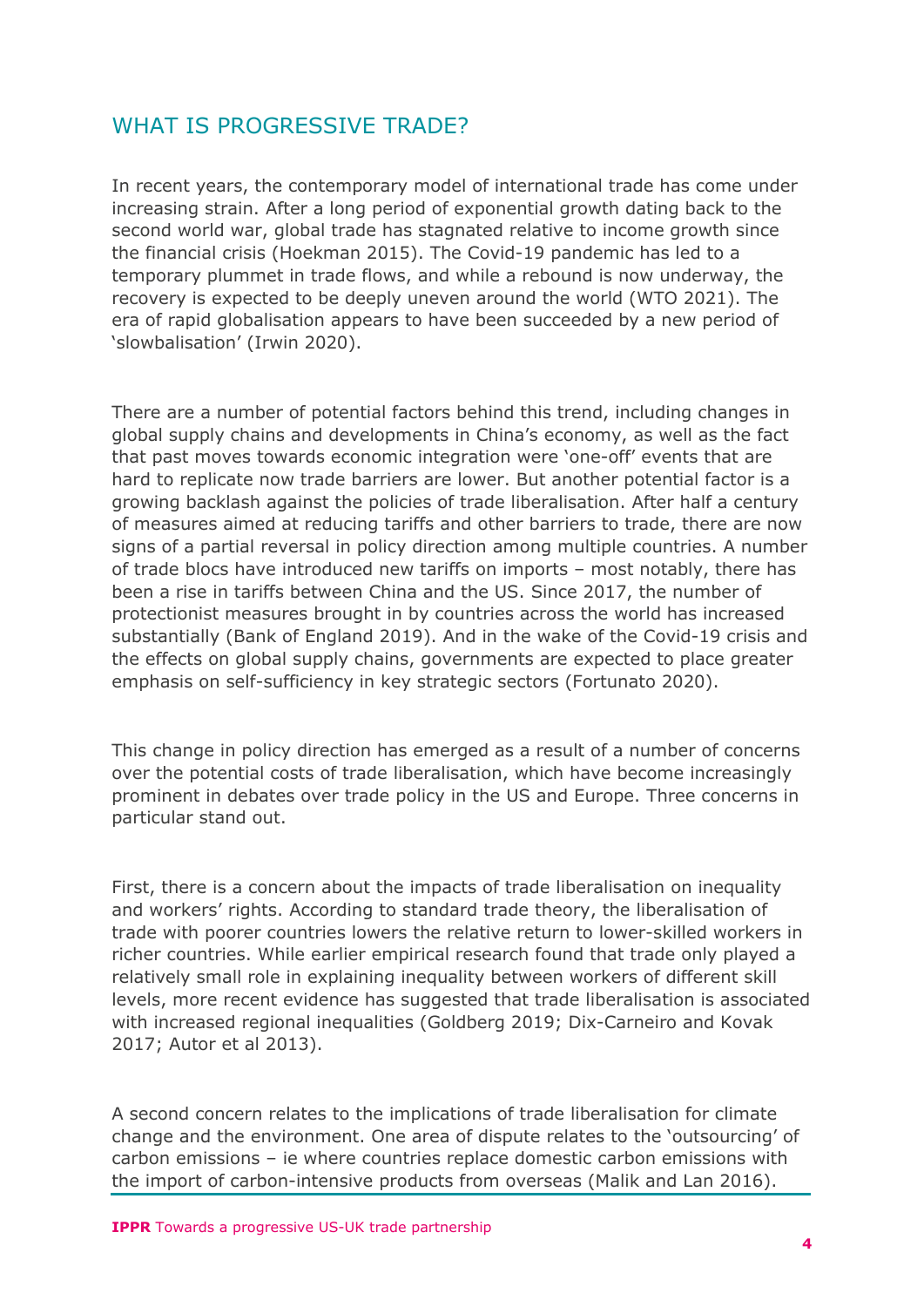While studies point in different directions and no firm conclusions can yet be drawn, there is some evidence that trade liberalisation can result in a shift in carbon emissions to lower-income countries with more lenient environmental rules (an example of the 'pollution haven' hypothesis) (Reverdy 2019; Yao et al 2019). If this hypothesis is correct, then it risks undermining world efforts to reduce carbon emissions. For the UK in particular, this is a relevant concern given it has had the highest net carbon dioxide emissions 'imported' per head of all countries in the G7 (see fig 1).

#### **FIGURE 1**

#### **The UK has the highest net carbon dioxide emissions 'imported' per head of all countries in the G7**





**Source: IPPR analysis of Global Carbon Project (2020) and World Bank (2019)[1](#page-4-0)**

Relatedly, some have argued that trade liberalisation can lead to a 'race to the bottom' on environmental protections, as countries lower their standards in order to maintain competitiveness. The evidence here is mixed. For instance, one recent study of the impact of tariff reductions on sanitary and phytosanitary (SPS or food hygiene) standards suggests that liberalisation can in fact lead to a 'race to the top' in countries with already high standards but can also lead to regulatory chill in other countries, thereby extending the gap between countries with higher and lower standards (Aisbett and Silberberger 2020).

<span id="page-4-0"></span> $1$  This chart draws on a similar approach used in Richie (2019).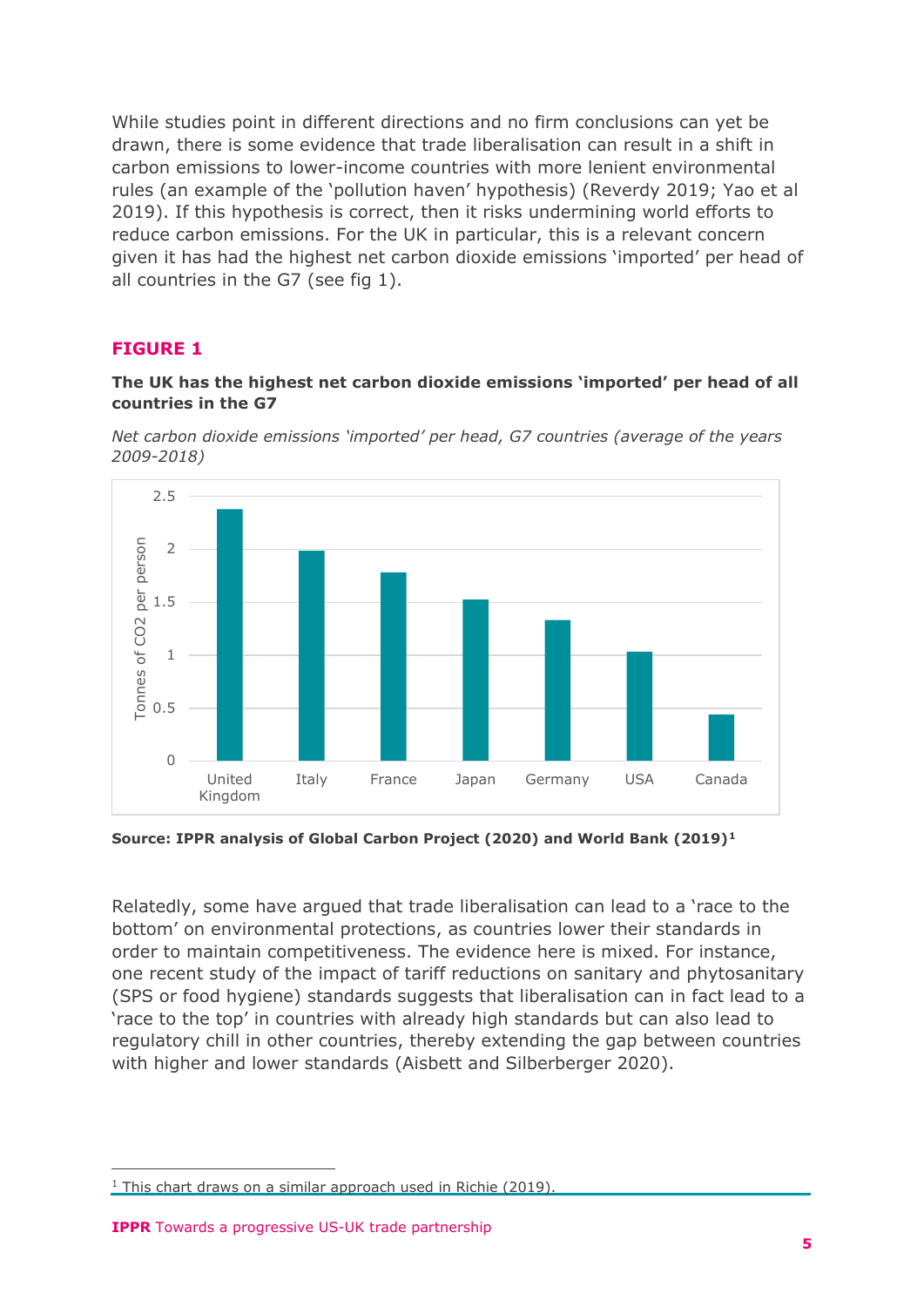A third concern focuses on democracy and transparency over trade deals and trade enforcement mechanisms and institutions. Full details of trade negotiations are typically not made publicly available while they are ongoing. In the UK, campaigners have argued that Parliament should have greater powers to scrutinise trade negotiations (TJM 2019).

Campaigners have also raised concerns about bilateral investment treaties and free trade agreements with provisions for investor-state dispute settlement (ISDS), which allow foreign investors to bring arbitration proceedings against host governments where they believe their rights have been breached. Critics have argued that ISDS gives corporations the power to sue governments over legitimate public policy decisions and risk constraining governments' ability to make regulations in areas such as climate change (Tienhaara 2017; TJM 2020). Concerns over ISDS were a significant factor in discussions over the proposed Transatlantic Trade and Investment Partnership (TTIP) between the EU and the United States.

There are different ways in which countries have sought to address these concerns over trade liberalisation. We suggest dividing them into three types of approaches: redistributive, interventionist, and internationalist (see Table 1).

| Approach        | What it is                                                                                                                                                                                                                                                        | Examples                                                                                               |
|-----------------|-------------------------------------------------------------------------------------------------------------------------------------------------------------------------------------------------------------------------------------------------------------------|--------------------------------------------------------------------------------------------------------|
| Redistributive  | Redistributive<br>approaches propose that<br>governments should<br>liberalise trade to reap<br>the economic benefits,<br>but then redistribute the<br>gains within the<br>domestic economy to<br>ensure that those who<br>lose out from trade are<br>compensated. | European<br>globalisation<br>adjustment fund<br><b>US Trade</b><br>Adjustment<br>Assistance<br>program |
| Interventionist | Interventionist<br>approaches actively use<br>government policy to try<br>to bring production back<br>to the domestic<br>economy, in order to<br>bypass some of the                                                                                               | 'Buy American'<br>rules<br>China's 'dual<br>circulation'<br>strategy                                   |

Table 1: Three approaches to addressing concerns over trade liberalisation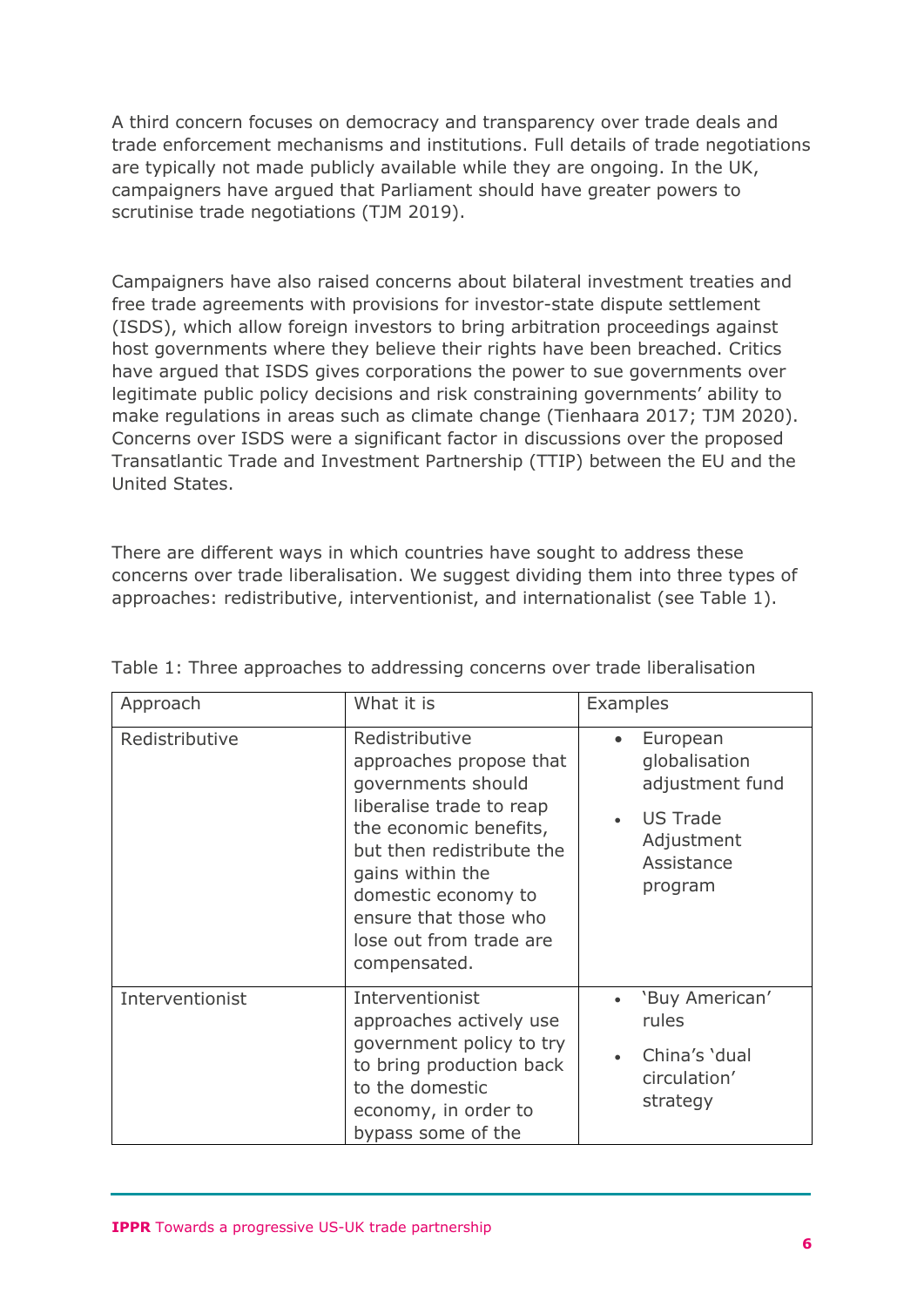|                  | concerns over liberalised<br>trade.                                                                                                                                                                                                        |                                                                               |
|------------------|--------------------------------------------------------------------------------------------------------------------------------------------------------------------------------------------------------------------------------------------|-------------------------------------------------------------------------------|
| Internationalist | Internationalist<br>approaches aim to work<br>with trade partners to<br>incorporate conditions<br>on areas like workers'<br>rights, environmental<br>protection and food<br>safety into bilateral and<br>multilateral trade<br>agreements. | Canada's<br>'progressive trade<br>agenda'<br>EU's 'trade for all'<br>strategy |

Redistributive approaches propose that governments should liberalise trade to reap the economic benefits, but then redistribute the gains within the domestic economy to ensure that those who lose out from trade are compensated. Examples include the European globalisation adjustment fund for displaced workers, which supports people who have been made redundant as a result of globalisation, and the US Trade Adjustment Assistance program, which provides support to workers whose jobs have been lost or negatively affected due to increased imports (EC no date; US DOL no date). While these examples relate to schemes explicitly supporting those affected by trade liberalisation, redistributive approaches can also include more general forms of government support which target disadvantaged workers and communities.

Interventionist approaches, on the other hand, actively use government policy to try to bring production back to the domestic economy, in order to bypass some of the concerns over liberalised trade. One example of an interventionist approach is president Biden's extension of the 'Buy American' policy, which prioritises US suppliers for federal government procurement. Another is China's 'dual circulation' strategy, which includes a focus on building domestic supply chains to reduce reliance on overseas imports (Yao 2020).

Finally, internationalist approaches aim to work with trade partners to incorporate conditions on areas like workers' rights, environmental protection and food safety into bilateral and multilateral trade agreements. These approaches can complement redistributive and interventionist approaches to trade by collaborating with like-minded countries to align trade policy with other social, climate, and environmental objectives. Where provisions are effectively enforced, they can help to both spread the benefits of higher levels of environmental and social protection and to ensure a level playing field for competition between countries. One example of an internationalist approach is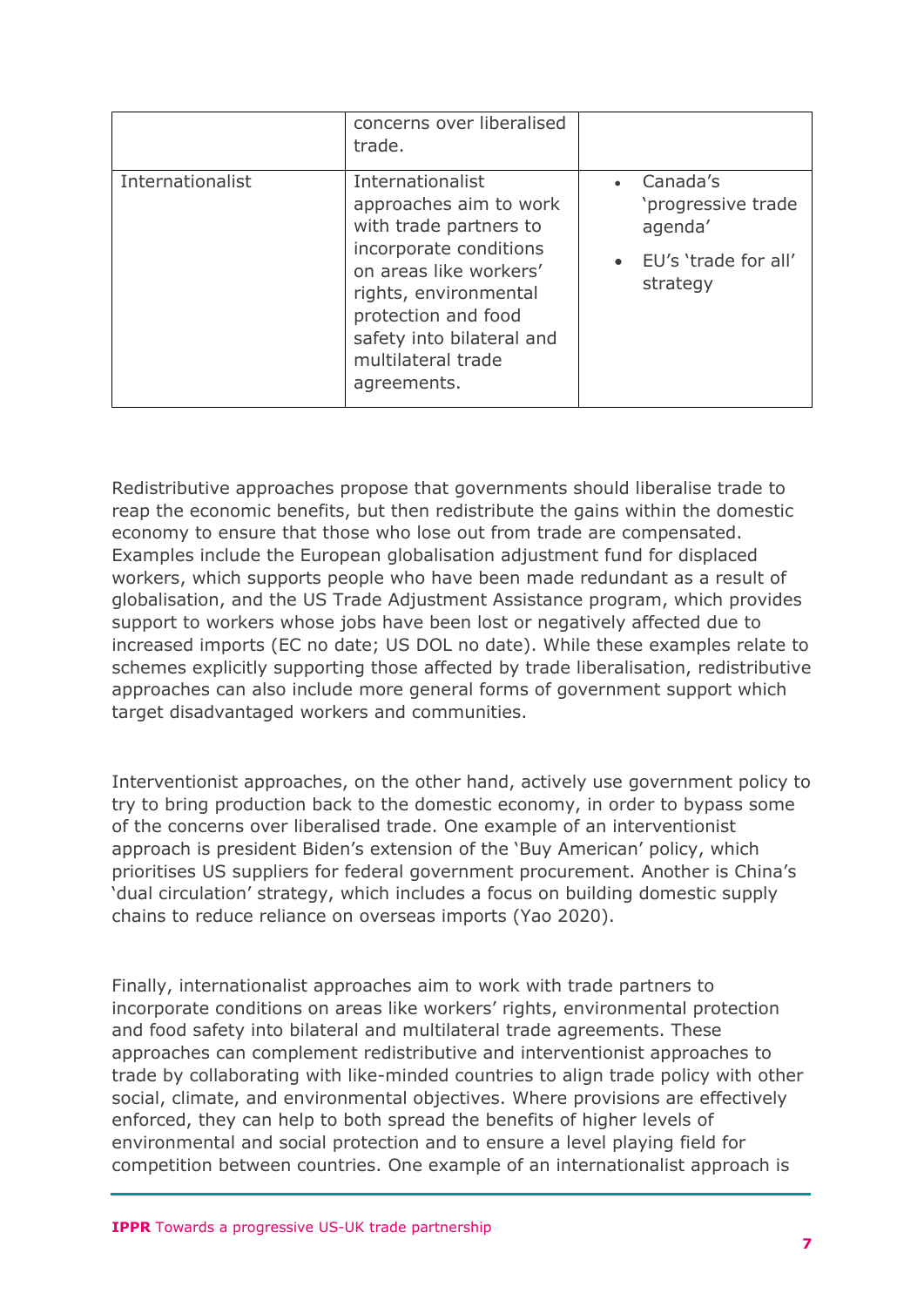Canada's 'progressive trade agenda', which aims to include more 'inclusive content' in its trade agreements on areas such as labour, the environment, and gender equality (Government of Canada 2020).

Redistributive, interventionist and internationalist approaches to trade policy are not mutually exclusive and any comprehensive model of trade should consider the merits of each. For the purposes of this briefing, however, we focus on the case for an internationalist approach to US-UK trade relations, which aims to build social and environmental objectives into trade policy discussions.

We recognise there are risks to this approach. For instance, labour and environmental provisions may be used by domestic rent-seekers as an excuse to implement protectionist policies and may impose unfair costs on poorer countries. But if designed carefully, we consider that internationalist approaches are vital for addressing social and environmental concerns over trade. Through aligning trade diplomacy with ambitions on climate change, worker protections, and human rights, the UK and the US can help to advance policy action on global challenges, tackle some of the social and environmental risks of the current model of trade, and strengthen public confidence in their respective trade agendas.

In the next section of this briefing, we focus on the importance of internationalist approaches to trade within the context of the US-UK relationship, outlining the broad framework for a progressive US-UK trade partnership.

## PRINCIPLES AND PRIORITIES FOR A PROGRESSIVE US-UK TRADE PARTNERSHIP

In the previous section, we explored some of the challenges for the modern trading system and set how governments could respond. One approach involves developing a progressive trade agenda – that is, working with other countries to incorporate climate, nature, and social objectives into bilateral and multilateral trade relations.

In this section, we outline how the UK and the US can work together to develop trade relations based on such an approach. The UK and the US are ideally placed to lead the way in forging a progressive trade partnership. They have strong historic ties, share common values, and have both signalled ambitious approaches to the climate and nature crisis. The UK's new independent trade policy and 'Global Britain' ambitions, together with the new agenda developed by the Biden administration, provide a window of opportunity for renewed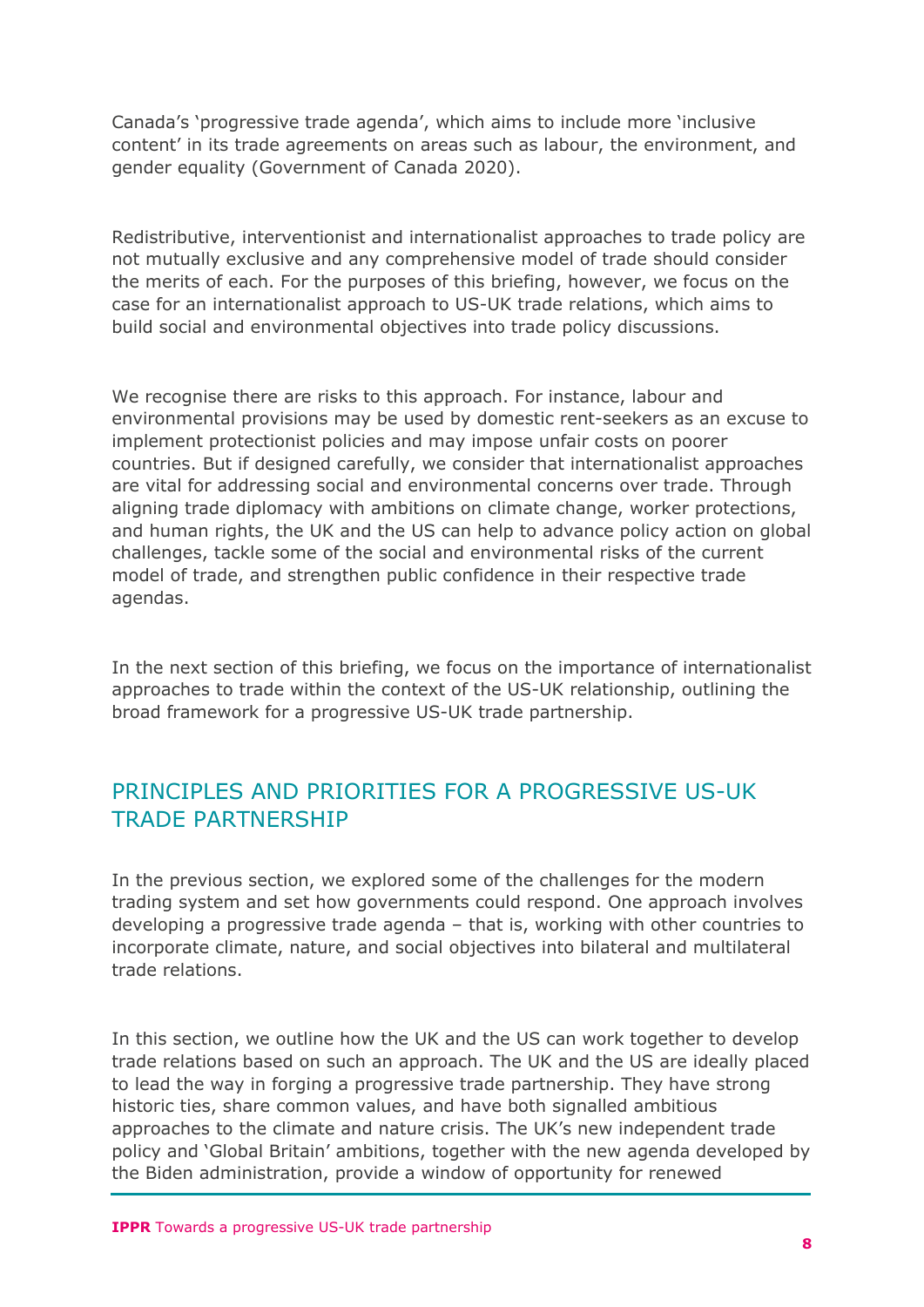cooperation. And while trade agreements are by no means the only consideration for trade relations, the start of the negotiations over a US-UK FTA in 2020 provides a focal point for advancing US-UK relations on trade policy matters.

#### **Principles for progressive US-UK trade relations**

Before exploring the potential priorities for the US and the UK, we set out some of the fundamental principles which should underpin US-UK trade relations. We suggest three shared principles which should be at the heart of a progressive US-UK trade agenda: supporting equitable growth, addressing the climate and nature crisis, and promoting democracy and human rights.

1. Supporting equitable growth, both domestically and globally

The UK and the US have a shared interest in addressing economic injustice at both the domestic and international level. The Biden administration has emphasised that its trade policy will have workers at its heart and will aim to advance equitable economic growth in countries around the world (USTR 2021). For its part, the Johnson government is pursuing a 'levelling up' agenda designed to tackle geographic inequalities within the UK. As part of its Plan for Growth, the UK has said it will use its trade policy to support economic recoveries which boost prosperity for all, both nationally and internationally (HMT 2021). The UK's Department for International Trade has indicated it wants a US-UK trade agreement to 'level up' the country (DIT 2020).

A US-UK trade partnership should therefore aim to explore and promote ways for trade policies to tackle domestic and global inequalities and support countries with developing economies. This could build on recent progress made by G7 finance ministers on a minimum global corporation tax rate. **A progressive trade agenda on equitable growth should involve using trade policy to make progress on strengthening employment standards and decent work, tackling labour exploitation, reducing disparities in income and wealth, and promoting gender and racial equality.**

2. Addressing the climate and nature crisis

The UK and the US have set out ambitious plans for climate and nature action. Both are signatories to the Paris Agreement, which commits them to preparing, communicating, and maintaining plans for climate action known as 'nationally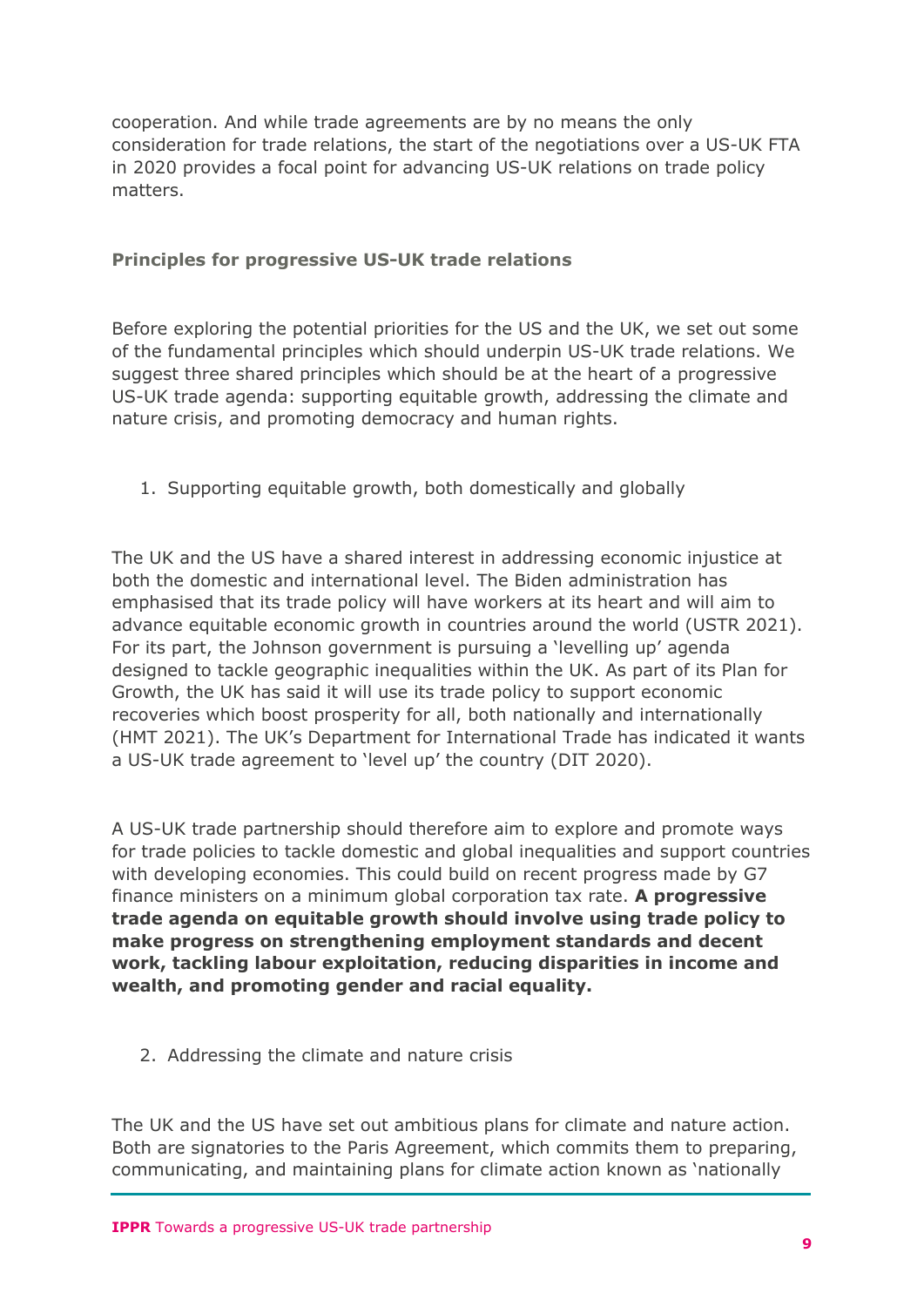determined contributions' (NDCs) (UNFCCC no date). Moreover, both governments recognise that trade policy is a critical tool for achieving their climate ambitions. The Biden administration is pursuing a whole-of-government approach to tackling the climate crisis and has emphasised within its trade agenda the intention to work with other countries to put the world on a "sustainable environment and climate path" (USTR 2021). At the same time, Liz Truss, the UK's international trade secretary, has talked of a "values-led" trade agenda which advances environmental sustainability (Fairtrade Foundation 2021).

In the global debate, too, there has been a growing discussion of the tools for tackling the climate and nature crisis within trade policy – including greater liberalisation of trade in environmental goods and services, the phasing out of subsidies for fossil fuels, the introduction of carbon border taxes, and the incorporation of stronger environmental commitments within trade agreements (Birkbeck 2021).

As the UK hosts the G7 and COP26 summits in 2021, there is promising scope for a shared US-UK agenda on climate and environmental action. In order to address the scale of the challenge, it is essential that climate and nature are at the heart of US-UK trade relations. **A progressive trade agenda on climate and nature should involve supporting trade in environmental goods and services, promoting green reform at the WTO, and collaborating on approaches to tackle carbon leakage.**

3. Promoting democracy and human rights

The US and the UK have longstanding shared values on promoting democracy and human rights. Both countries have voiced strong critiques of human rights violations globally – most notably, in relation to the treatment of the Uyghurs by the Chinese government. In some cases, they have used trade policies to advance this agenda – for instance, by applying trade sanctions on countries which violate human rights norms (eg in the case of China – see Bhala 2020).

As part of their trade partnership, the US and the UK should seek to strengthen the link between trade and the promotion of democratic values and respect for human rights. **A progressive trade agenda on democracy and human rights should involve using trade agreements and other trade measures to tackle forced labour and exploitation, advocate for transparency and accountability, and support the rule of law.**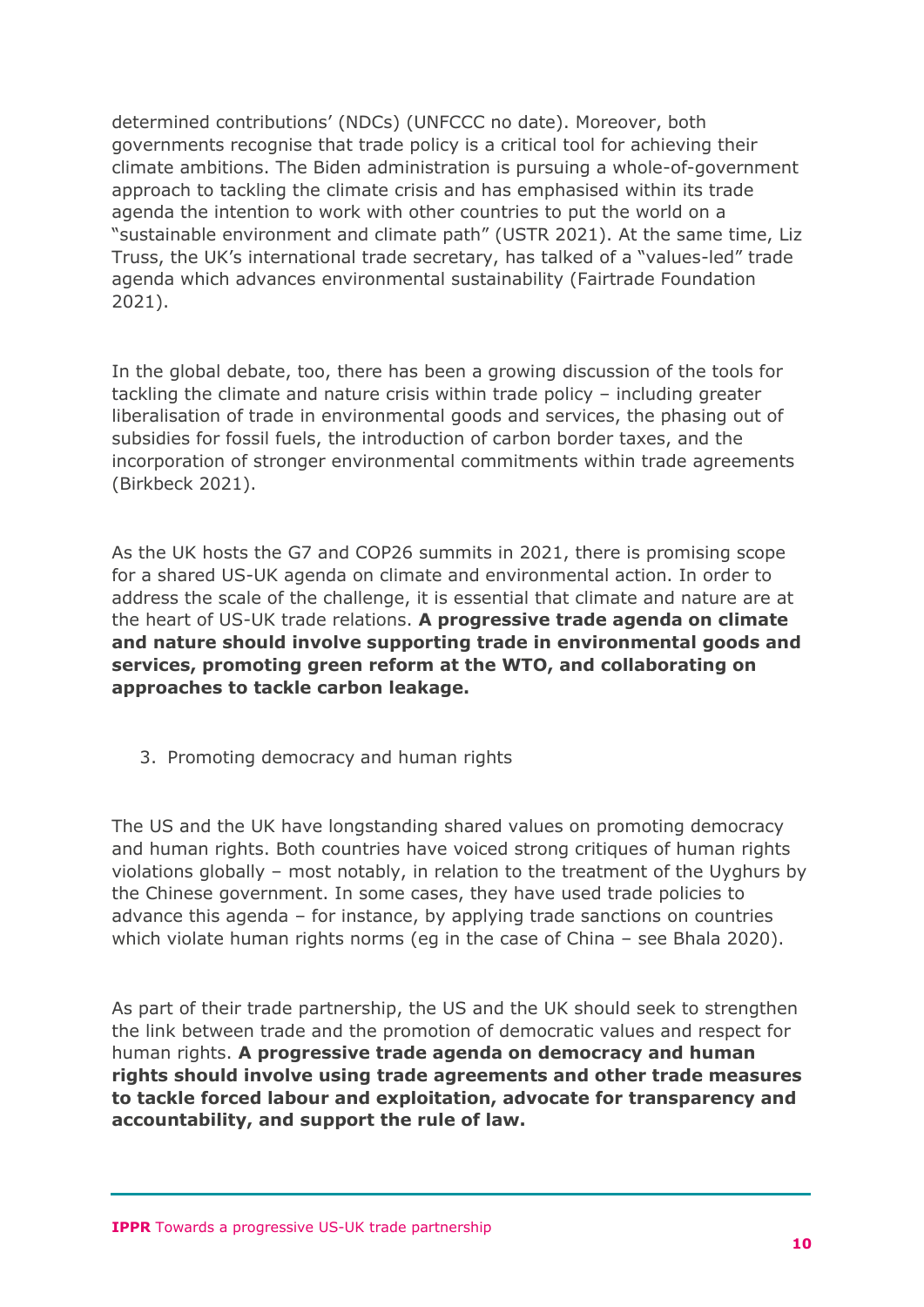#### **Priorities for a progressive trade agenda**

The UK's presidencies of the G7 and COP26 provide an opportunity this year to make substantial advancements on a US-UK progressive trade agenda – especially in relation to incorporating climate objectives into trade discussions. While the full range of policy options is beyond the scope of this briefing, there are three areas in particular where we consider progress is possible: WTO reform, action on carbon leakage, and labour and environmental commitments within a US-UK FTA.

#### 1. WTO reform

The World Trade Organisation (WTO) – the international membership organisation which manages global trade – has faced mounting pressure in recent years. Tensions between members, the Covid-19 crisis, and the collapse of the appellate body – its panel for hearing appeals over disputes – have seriously tested the organisation's functioning and delivery. Changes are necessary to help address current trade disputes, facilitate the global economic recovery, and support the green transition.

In the lead-up to the WTO's twelfth Ministerial Conference in November 2021 (MC12), there is now an opportunity for reform. The new US administration has signalled a more constructive approach to the WTO compared with its predecessor and has already reversed its opposition to the appointment of new Director General Ngozi Okonjo-Iweala (Wragg 2021). In the UK, the government has repeatedly called for the modernisation of the WTO and has urged reform at recent UK-hosted G7 trade ministerial meetings (DIT 2021). International trade secretary Elizabeth Truss and US trade representative Katherine Tai also had discussions about WTO reform at a bilateral call in April (Reuters 2021).

Yet one area where reform has proved challenge in recent years is on the climate and nature crisis. Despite efforts to liberalise trade in environmental goods and services and reduce fossil fuel and other environmentally harmful subsidies, it has been hard to find consensus among WTO members. To help advance the trade and environment agenda, some WTO members entered into new 'structured discussions on trade and environmental sustainability' earlier this year (IISD 2021). The UK and the US can build on these efforts and make progress on greening the WTO by putting forward constructive proposals in a number of priority areas.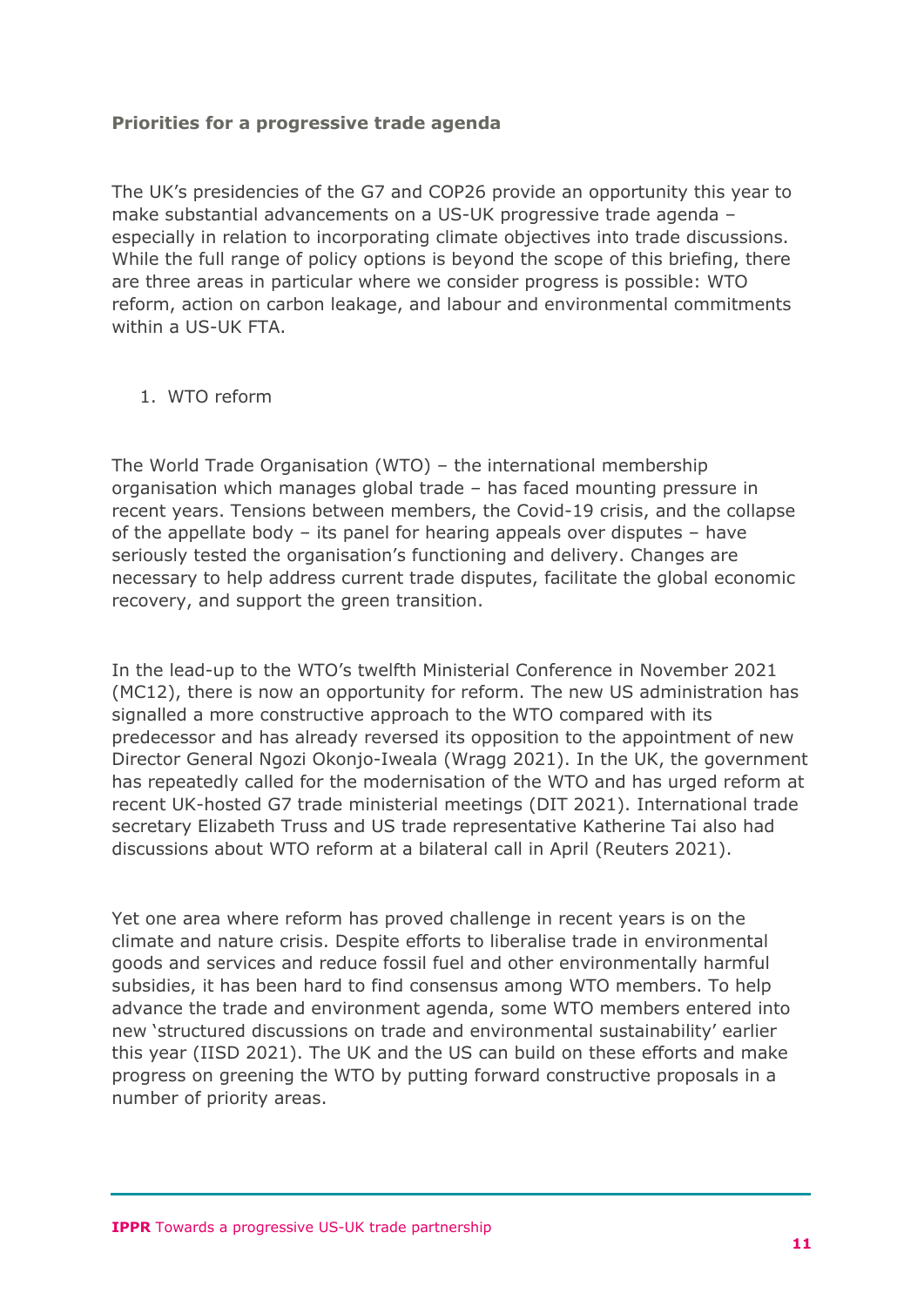First, they can work to refresh plurilateral negotiations on the Environmental Goods Agreement, which have stalled since 2016 (see Schneider-Petsinger 2020). The agreement aims to eliminate tariffs on environmental goods (for instance, wind turbines and solar panels) (WTO no date). One of the core disputes in the negotiations has been how to determine the list of environmental goods which should qualify for tariff-free treatment (Dreyer 2016). As argued by de Melo and Solleder (2019), the US and the UK should aim to restart the negotiations by putting forward proposals for an independent scientific panel to establish a new list of products most vital for tackling the climate and nature crises, with the aim of building consensus around a targeted list of environmental goods.

Second, the UK and the US can promote the idea of a 'climate waiver' to help avoid a future stand-off between progress on climate action and WTO law (Bacchus 2017). Currently, there are concerns over whether some climate measures – notably, carbon border adjustments – are compliant with WTO rules which aim to prevent discrimination between home and imported products ('national treatment') and discrimination between imported products from different WTO members ('most favoured nation') (Lydgate [2](#page-11-0)021).<sup>2</sup> WTO rules offer some leeway for climate regulations which introduce trade barriers, but only where they pursue legitimate environmental policy goals and are not discriminatory. Concerns over WTO compliance therefore risk instigating longrunning legal disputes and inhibiting international climate action. A carefully designed 'climate waiver' could help to address uncertainties over conflict between environmental ambitions and trade rules by offering a temporary exemption for climate-related measures as a starting point for more deep-seated reform.

Third, looking beyond the climate waiver, the UK and the US could advocate for the longer-term transformation of WTO rules to support global climate and nature action. This could mean updating the mandate and work programme of the WTO's Committee on Trade and Environment in order to facilitate urgent progress on developing proposals to support the green transition. Potential areas for reform could include clarifications to GATT Article XX to outline when climate and nature policies are excepted from rules on trade in goods and improvements to the TRIPS Agreement to facilitate the transfer of green technologies to developing countries.<sup>[3](#page-11-1)</sup> These reforms could help to pave the way for a new approach at the WTO which promotes sustainable and inclusive trade between members.

<span id="page-11-0"></span><sup>&</sup>lt;sup>2</sup> These principles apply not just to goods but also to other areas of trade, including services and intellectual property.

<span id="page-11-1"></span><sup>&</sup>lt;sup>3</sup> The General Agreement on Tariffs and Trade (GATT) is the main international agreement which governs trade in goods. GATT Article XX sets out the circumstances where trade measures are excepted from the rules of the agreement. The Agreement on Trade-Related Aspects of Intellectual Property Rights (TRIPS) is the main international agreement covering intellectual property.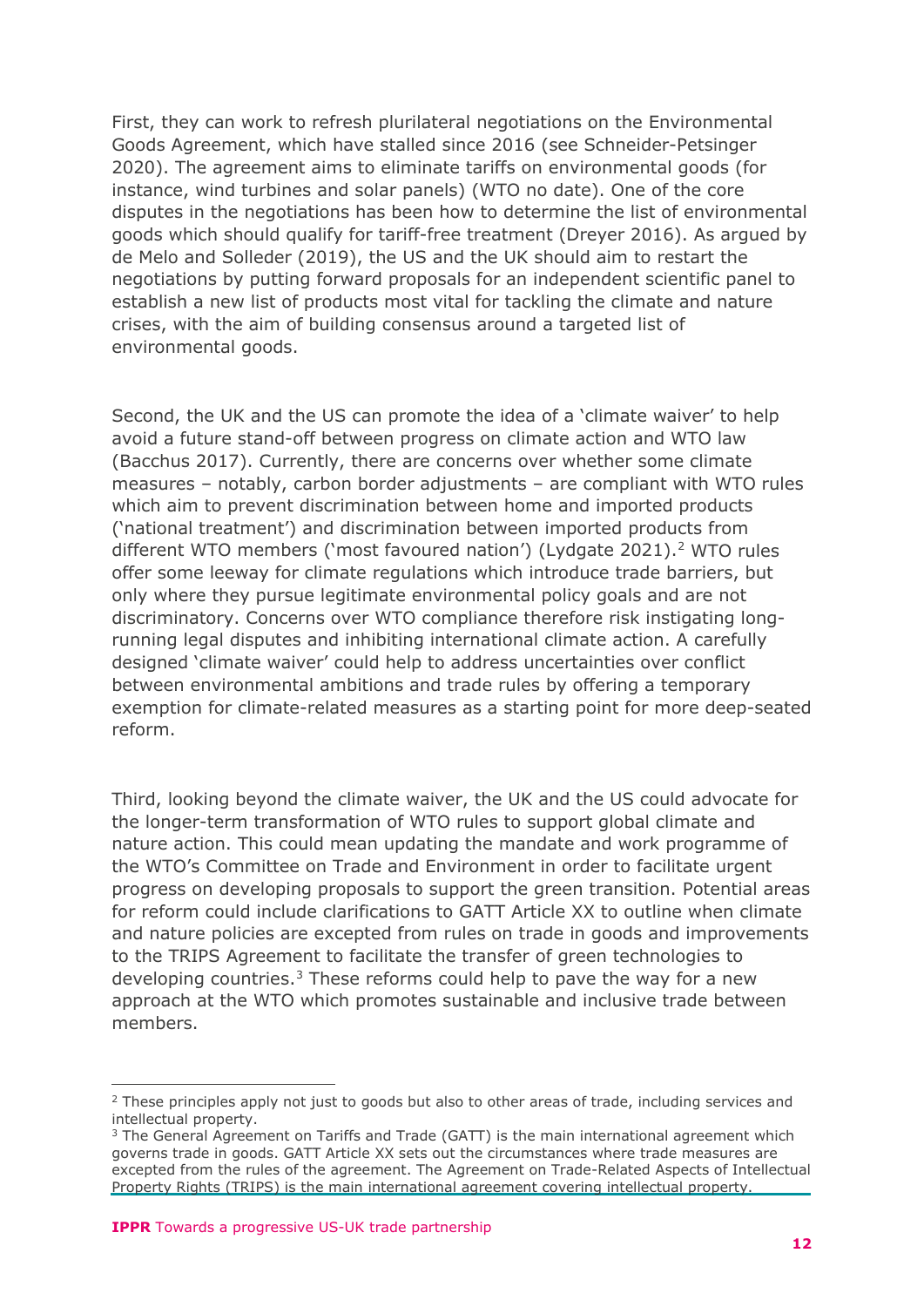#### 2. Addressing carbon leakage

In recent years, there has been growing concern over 'carbon leakage' – that is, where industries in countries with stricter climate rules decide to relocate to countries with less stringent legislation to save on costs. Countries are concerned that, as they ramp up efforts to tackle climate change, they will face a competitive disadvantage and their efforts to reduce emissions will be undermined by carbon leakage.

In response, some trade blocs have proposed adopting carbon border adjustment mechanisms (CBAMs) as part of their response to the climate crisis. CBAMs are policy tools designed to impose charges on imported goods in line with their carbon content (ie the carbon dioxide emitted during their production). Their purpose is to prevent 'carbon leakage' by placing the same costs on importers as domestic producers in energy-intensive industries (Lowe 2019).<sup>4</sup>

While the idea of carbon border adjustments has been discussed in policy circles for many years, there is a growing debate about their implementation in practice. As part of the European Green Deal, the EU has signalled plans to introduce a CBAM and the Commission is expected to table a draft proposal in July this year. However, while in the US the Biden administration has indicated interest in carbon border adjustments and is currently examining the idea, climate envoy John Kerry has recently highlighted concerns over the implications for trade and suggested they should be only used as a last resort (Hook 2021). Given the US currently has no national carbon pricing policy, it is unlikely that it will be able to introduce a CBAM in the short term without breaching WTO rules. This suggests that there is unlikely to be a 'one-size-fits-all' approach to carbon leakage and countries will need to adopt difference responses depending on their domestic policies for cutting emissions (Lee and Baron 2021).

There are a range of practical challenges involved in implementing carbon border adjustments – from determining their industry and product coverage to accurately determining how much  $CO<sub>2</sub>$  has been emitted in the production process of imports. There are also considerable geopolitical challenges. For many countries, CBAMs are viewed as a potential cover for protectionism. Developing countries are concerned that they could be especially disadvantaged, given they face greater barriers to financing a green transition (Lowe 2021; Durant 2021). As a result, there is a risk that carbon border adjustments could lead to retaliatory tariffs and a rise in global trade tensions.

<span id="page-12-0"></span><sup>4</sup> They may also involve rebates for exporters to ensure they are not disadvantaged in countries with weaker climate legislation.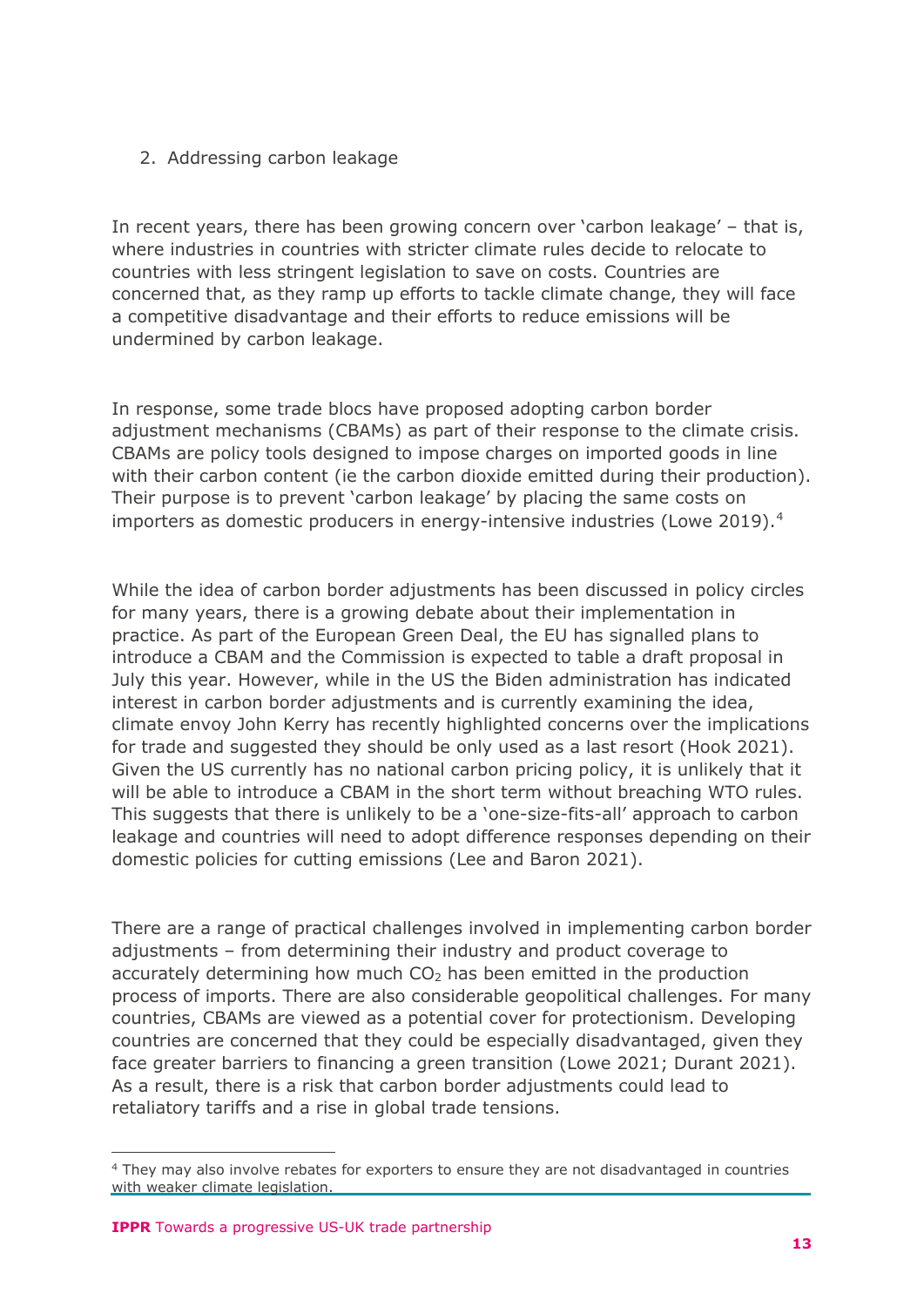In order to advance global discussions on carbon leakage and CBAMs, there is a vital need for a renewed effort at trade and climate diplomacy. The UK, the US and the EU should therefore play an active role in convening trade partners to discuss approaches to addressing carbon leakage in the run-up to COP26. Given the risks of differing approaches resulting in trade disputes, there is a strong case for agreeing on some broad principles for how best to respond to the problems of carbon leakage. These principles could focus on the following areas:

- A joint multilateral commitment to ensuring that trade flows and carbon leakage do not undermine international efforts to reduce carbon emissions.
- A focus on the importance of coordinating approaches for calculating embodied carbon emissions in order to address carbon leakage.
- An agreement that any country planning to implement measures such as CBAMs to address carbon leakage must consider the impacts on poorer economies within the design of their policy.

These principles would aim to support consistent approaches for tackling carbon leakage and help to mitigate potential trade tensions over proposals for CBAMs. This would help the UK, the US, the EU and other trade partners to provide a foundation for future global diplomacy on trade and climate action.

3. US-UK trade negotiations

The US and the UK opened negotiations on a free trade agreement in May 2020. In the UK, a deal with the US is seen as a major opportunity to mark out the government's post-Brexit 'Global Britain' strategy. Yet negotiations have stalled in recent months as the new US administration has prioritised domestic economic issues over the pursuit of new trade deals. There are also ongoing concerns in the UK about the implications of a US trade deal for food safety and animal welfare (Delargy and Treat 2020). Conversely, there are doubts in the US about the UK's implementation of the Northern Ireland protocol, the arrangement agreed with the EU for avoiding a hard border on the island of Ireland (Wright and Charter 2021).

While these issues will be difficult to resolve and it is likely to take time for a deal to be agreed, the UK and the US could introduce new momentum into the negotiations by committing to secure a free trade agreement which is unprecedented in its environmental, climate, and social ambitions.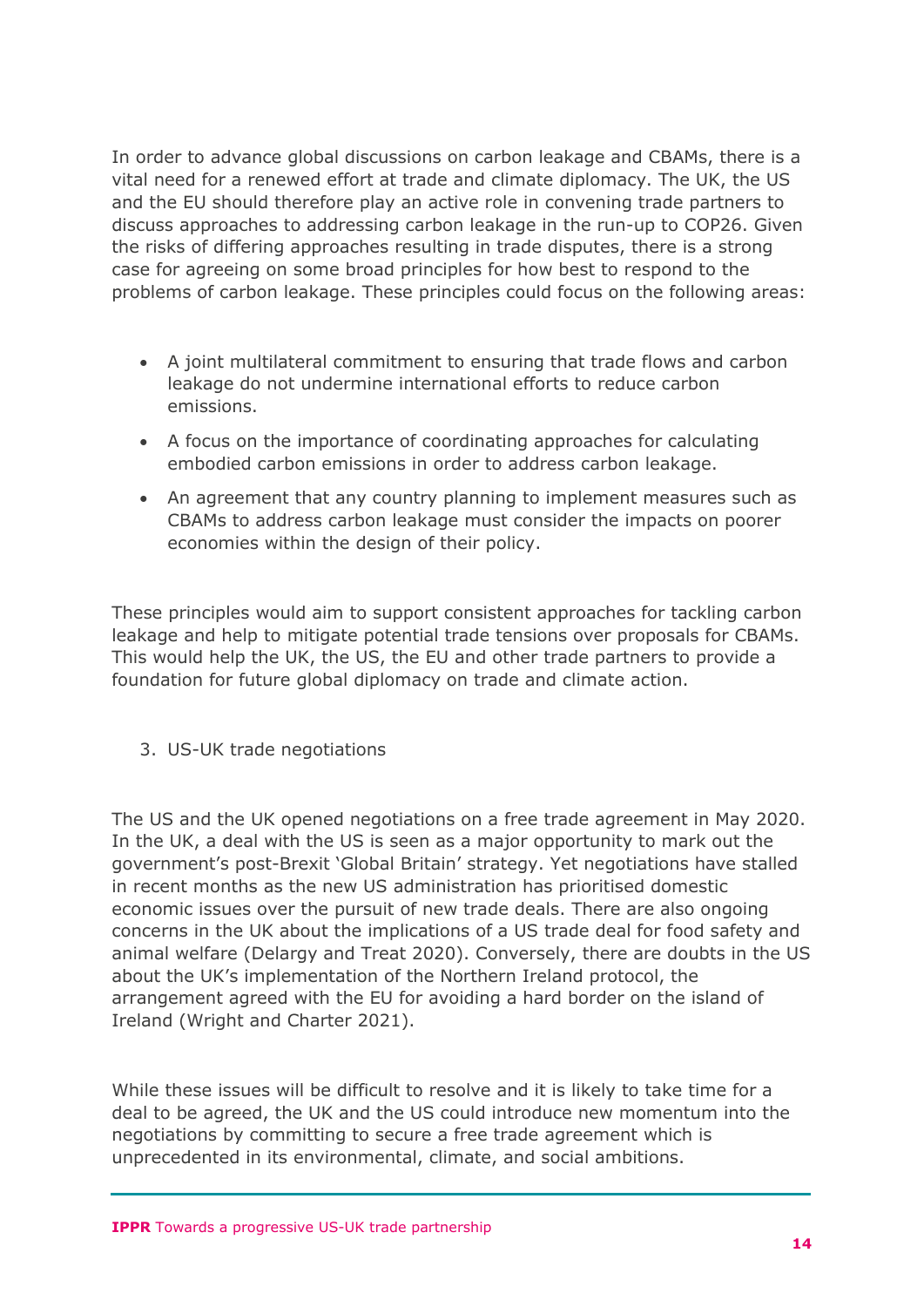The US and the UK could build on previous trade deals to break new ground in their negotiations. The UK-EU Trade and Cooperation Agreement (TCA) contained some of the strongest environmental commitments in trade history – including obligations on carbon pricing, provisions for 'rebalancing measures' in the event of future regulatory divergence, and the incorporation of climate action as an 'essential element' of the agreement (Gehring 2021). The US's recent renegotiation of NAFTA (now the United States-Mexico-Canada Agreement or USMCA) significantly strengthened its labour and environmental provisions, newly incorporating seven multilateral environmental agreements and subjecting the provisions to the agreement's standard dispute resolution mechanism (Boucher 2020). Given president Biden's explicit commitment to promoting a trade agenda which supports workers, promotes sustainable development, and addresses the climate crisis, there is now an opportunity for the US and the UK to go even further in their bilateral negotiations.

The US and the UK should therefore commit to negotiating the greenest trade deal in history. This should include robust commitments to uphold joint core standards and to not reduce current levels of protection, rigorous enforcement and dispute resolution mechanisms, and complementary measures to support cooperation, transparency, and civil society involvement. Such commitments should also include protections for domestic food production and animal welfare standards.

Agreeing some of these commitments will no doubt be challenging – particularly in the contentious area of food and farming. But given president Biden and prime minister Johnson's shared interest in climate action, there is also an opportunity to galvanise transatlantic appetite for the negotiations by placing the green transition at the centre of a US-UK free trade deal. With the right scale of climate and environmental ambition, these negotiations could serve as a benchmark for the content of future free trade agreements around the world.

## **CONCLUSION**

As the global trading system adapts to the recent political and economic upheaval, the UK and the US have a shared interest in advancing a new progressive trade partnership. This partnership would aim to address concerns that the contemporary model of global trade has contributed to a series of social, economic, and environmental harms. As we have set out in this briefing, such a partnership should centre on three core principles: supporting equitable growth domestically and globally; addressing the climate and nature crisis; and promoting democracy and human rights.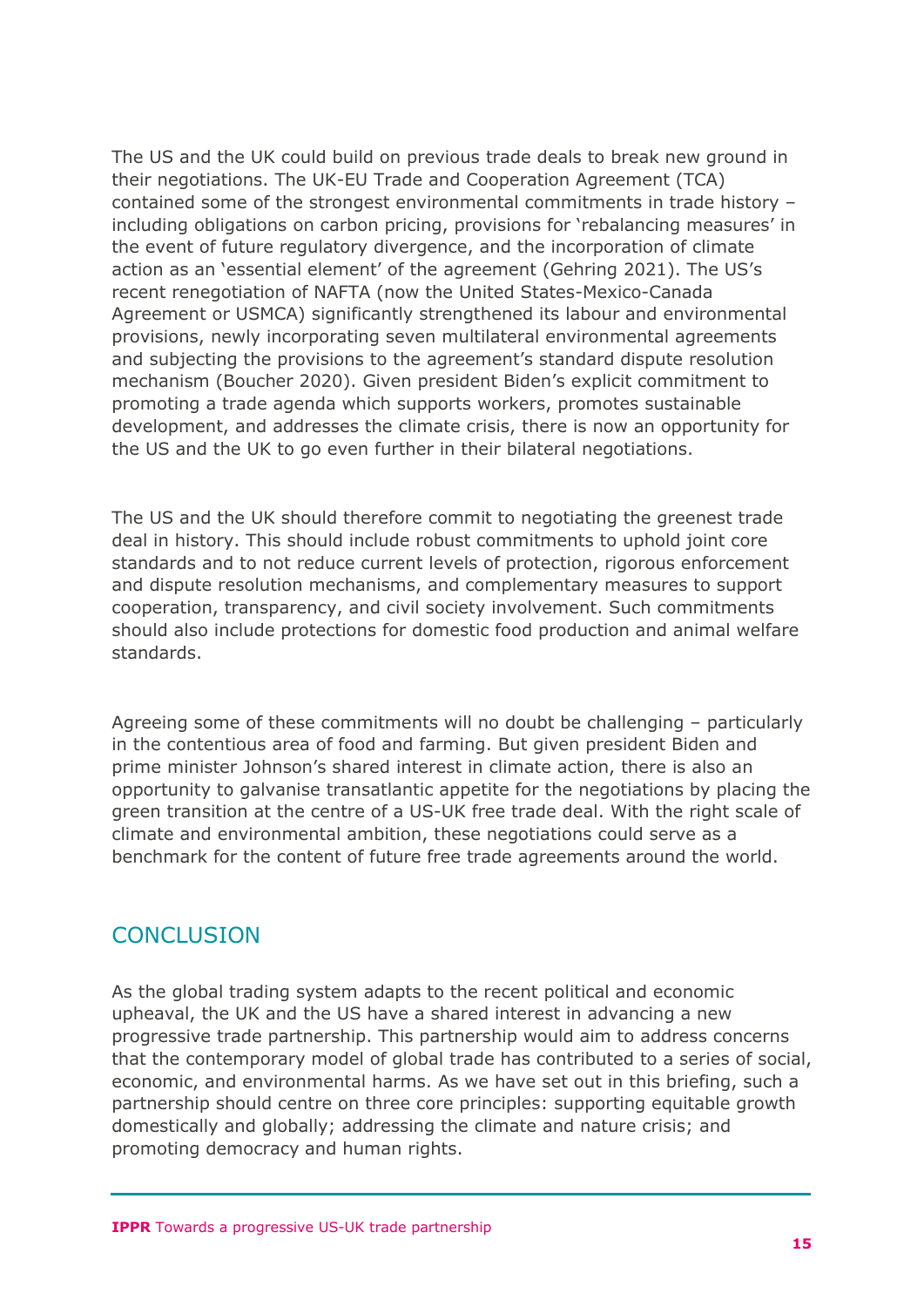There are a number of critical areas where the US and the UK can begin to put these principles into practice, from discussions over carbon leakage to proposals for a WTO climate waiver. In the longer term, the US and the UK should work towards negotiating an ambitious free trade agreement which breaks new ground in its environmental, climate, and social commitments. In our future work for this project, we will build on the principles and priorities set out in this briefing and outline a comprehensive framework for a progressive US-UK trade partnership.

## **REFERENCES**

Aisbett E and Silberberger M (2020) 'Tariff liberalization and product standards: Regulatory chill and race to the bottom?', *Regulation & Governance*.<https://doi.org/10.1111/rego.12306>

Autor D H, Dorn D and Hanson G H (2013) 'The China syndrome: local labor market effects of import competition in the United States', *American Economic Review*, 103(6): 2121-68. <https://doi.org/10.1257/aer.103.6.2121>

Bachus J (2017) *The case for a WTO climate waiver*, Centre for International Governance Innovation. <https://www.cigionline.org/publications/case-wto-climate-waiver/>

Bank of England (2019) 'In focus: trade protectionism and the global outlook', Section 3 of the Monetary Policy Report – November 2019. [https://www.bankofengland.co.uk/monetary-policy](https://www.bankofengland.co.uk/monetary-policy-report/2019/november-2019/in-focus-trade-protectionism-and-the-global-outlook)[report/2019/november-2019/in-focus-trade-protectionism-and-the-global-outlook](https://www.bankofengland.co.uk/monetary-policy-report/2019/november-2019/in-focus-trade-protectionism-and-the-global-outlook)

Bhala R (2020) 'China's Uyghurs, human rights, and America's trade sanctions', *19 journal of the National Human Rights Commission, India*, 101.<https://ssrn.com/abstract=3770047>

Birkbeck C D (2021) *Greening international trade: pathways forward*, Global Governance Centre, Forum on Trade, Environment & the SDGs (TESS) and Chatham House. [https://www.graduateinstitute.ch/communications/news/greening-international-trade-pathways](https://www.graduateinstitute.ch/communications/news/greening-international-trade-pathways-forward)[forward](https://www.graduateinstitute.ch/communications/news/greening-international-trade-pathways-forward)

Boucher A-C (2020) 'The USMCA contains enhanced environmental protection provisions but will they lead to substantive environmental protection outcomes?', article, American Bar Association. [https://www.americanbar.org/groups/environment\\_energy\\_resources/publications/ierl/20201120](https://www.americanbar.org/groups/environment_energy_resources/publications/ierl/20201120-the-usmca-contains-enhanced-environmental-protection-provisions/) [the-usmca-contains-enhanced-environmental-protection-provisions/](https://www.americanbar.org/groups/environment_energy_resources/publications/ierl/20201120-the-usmca-contains-enhanced-environmental-protection-provisions/)

de Melo J and Solleder J-M (2019) 'The role of an Environmental Goods Agreement in the quest to improve the regime complex for climate change', FERDI working paper P255. [https://ferdi.fr/en/publications/the-role-of-an-environmental-goods-agreement-in-the-quest-to](https://ferdi.fr/en/publications/the-role-of-an-environmental-goods-agreement-in-the-quest-to-improve-the-regime-complex-for-climate-change)[improve-the-regime-complex-for-climate-change](https://ferdi.fr/en/publications/the-role-of-an-environmental-goods-agreement-in-the-quest-to-improve-the-regime-complex-for-climate-change)

Delargy O and Treat S (2020) 'Four ways US trade deal could be bad for America as well as Britain', article, Sustain and Institute of Agriculture and Trade Policy [IATP]. <https://www.sustainweb.org/blogs/oct20-us-trade-deal-bad-for-uk-and-us/>

Department for International Trade [DIT] (2020) *UK-US Free Trade Agreement*. <https://www.gov.uk/government/publications/the-uks-approach-to-trade-negotiations-with-the-us>

Department for International Trade [DIT] (2021) 'Liz Truss calls on G7 partners to modernise World Trade Organisation', press release. [https://www.gov.uk/government/news/liz-truss-calls](https://www.gov.uk/government/news/liz-truss-calls-on-g7-partners-to-modernise-world-trade-organisation)[on-g7-partners-to-modernise-world-trade-organisation](https://www.gov.uk/government/news/liz-truss-calls-on-g7-partners-to-modernise-world-trade-organisation)

Dix-Carneiro R and Kovak B K (2017) 'Trade liberalization and regional dynamics', *American Economic Review*, 107(10): 2908-46.<https://www.aeaweb.org/articles?id=10.1257/aer.20161214>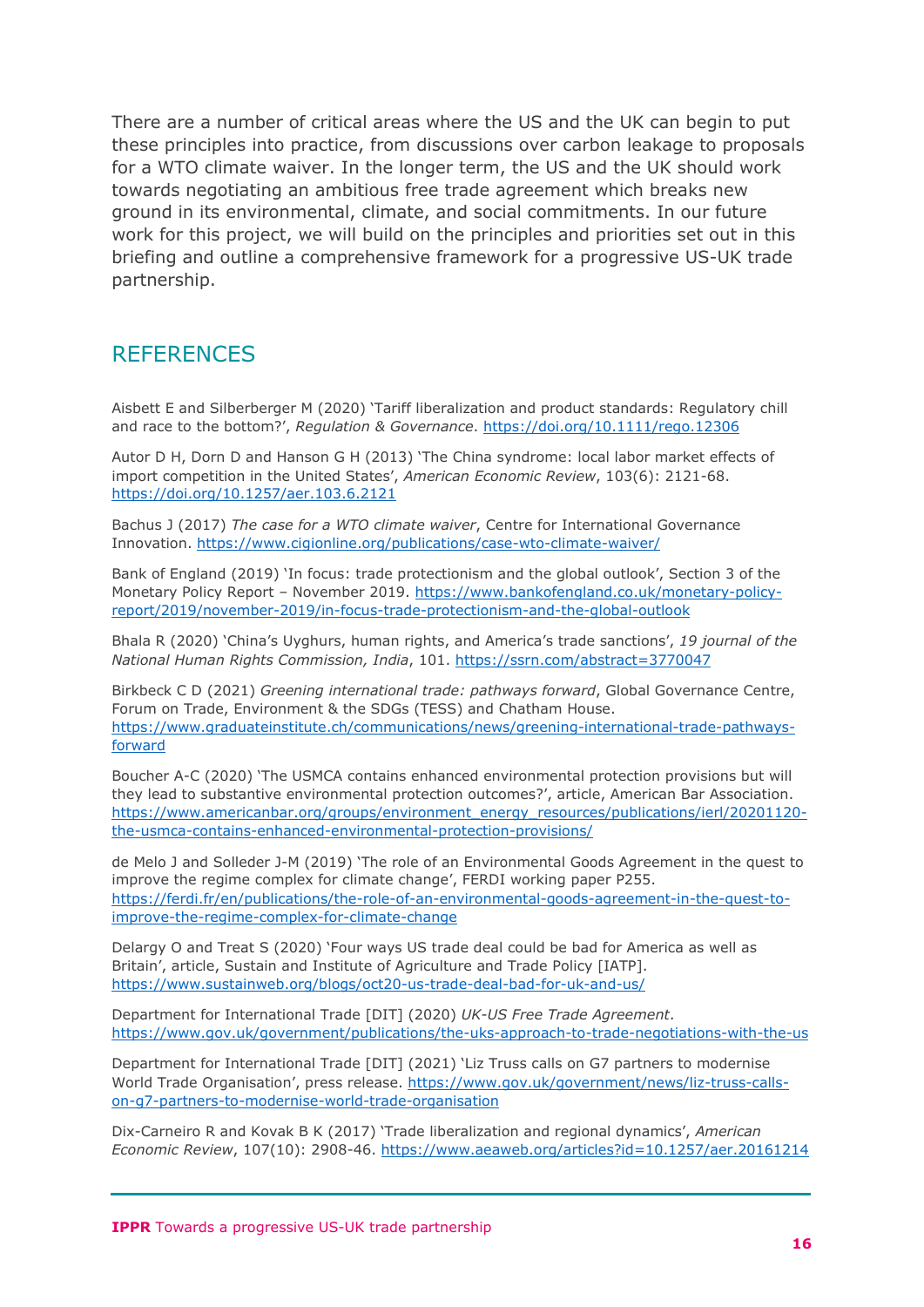Dreyer I (2016) 'Environmental Goods Agreement – why talks faltered', article, Borderlex. <https://borderlex.net/2016/12/06/environmental-goods-agreement-talks-faltered/>

Durant I (2021) 'The developing world must get ready to adapt its trade to climate change', article, United Nations Conference on Trade and Development [UNCTAD]. <https://unctad.org/news/developing-world-must-get-ready-adapt-its-trade-climate-change>

European Commission [EC] (no date) 'European Globalisation Adjustment Fund for Displaced Workers (EGF)', web page.<https://ec.europa.eu/social/main.jsp?catId=326&langId=en>

Fairtrade Foundation (2021) 'International trade secretary Liz Truss affirms importance of Fairtrade to UK trade agenda and overseas development', press release. [https://www.fairtrade.org.uk/media-centre/news/international-trade-secretary-liz-truss-affirms](https://www.fairtrade.org.uk/media-centre/news/international-trade-secretary-liz-truss-affirms-importance-of-fairtrade-to-uk-trade-agenda-and-overseas-development/)[importance-of-fairtrade-to-uk-trade-agenda-and-overseas-development/](https://www.fairtrade.org.uk/media-centre/news/international-trade-secretary-liz-truss-affirms-importance-of-fairtrade-to-uk-trade-agenda-and-overseas-development/)

Fortunato P (2020) 'How COVID-19 is changing global value chains', article, United Nations Conference on Trade and Development [UNCTAD]. [https://unctad.org/news/how-covid-19](https://unctad.org/news/how-covid-19-changing-global-value-chains) [changing-global-value-chains](https://unctad.org/news/how-covid-19-changing-global-value-chains)

Gehring M (2021) 'The EU-UK agreement is the first to make climate a make-or-break issue', blog post, UK in a Changing Europe. [https://ukandeu.ac.uk/the-eu-uk-agreement-is-the-first-to-make](https://ukandeu.ac.uk/the-eu-uk-agreement-is-the-first-to-make-climate-a-make-or-break-issue/)[climate-a-make-or-break-issue/](https://ukandeu.ac.uk/the-eu-uk-agreement-is-the-first-to-make-climate-a-make-or-break-issue/)

Global Carbon Project (2020) 'National Carbon Emissions', dataset. Updated from Peters GP, Minx JC, Weber CL and Edenhofer O (2011) 'Growth in emission transfers via international trade from 1990 to 2008', *Proceedings of the National Academy of Sciences*, 108, 8903-8908. <http://www.pnas.org/content/108/21/8903.abstract>

Goldberg P K (2019) 'The unequal effects of globalisation', article, Institute for Fiscal Studies. <https://www.ifs.org.uk/inequality/the-unequal-effects-of-globalisation/>

Government of Canada (2020) 'Canada's inclusive approach to trade', web page. [https://www.international.gc.ca/trade-commerce/gender\\_equality-egalite\\_genres/approach-can](https://www.international.gc.ca/trade-commerce/gender_equality-egalite_genres/approach-can-approche.aspx?lang=eng)[approche.aspx?lang=eng](https://www.international.gc.ca/trade-commerce/gender_equality-egalite_genres/approach-can-approche.aspx?lang=eng)

HM Treasury [HMT] (2021) *Build Back Better: our plan for growth*. <https://www.gov.uk/government/publications/build-back-better-our-plan-for-growth>

Hoekman B (2015) 'Trade and growth – end of an era?' in Hoekman B (ed.) *The global trade slowdown: a new normal?*, Centre for Economic Policy Research. [https://cepr.org/content/global](https://cepr.org/content/global-trade-slowdown-new-normal-new-cepr-eui-ebook)[trade-slowdown-new-normal-new-cepr-eui-ebook](https://cepr.org/content/global-trade-slowdown-new-normal-new-cepr-eui-ebook)

Hook L (2021) 'John Kerry warns EU against carbon border tax', artlcle, *Financial Times*. <https://www.ft.com/content/3d00d3c8-202d-4765-b0ae-e2b212bbca98>

International Institute for Sustainable Development [IISD] (2021) 'Trade and environment structured discussions among WTO member groups underway', web post, SDG Knowledge Hub. [https://sdg.iisd.org/commentary/policy-briefs/trade-and-environment-structured-discussions](https://sdg.iisd.org/commentary/policy-briefs/trade-and-environment-structured-discussions-among-wto-member-group-get-underway/)[among-wto-member-group-get-underway/](https://sdg.iisd.org/commentary/policy-briefs/trade-and-environment-structured-discussions-among-wto-member-group-get-underway/)

Irwin D (2020) 'The pandemic adds momentum to the deglobalisation trend', article, VoxEU. <https://voxeu.org/article/pandemic-adds-momentum-deglobalisation-trend>

Lee B and Baron R (2021) 'Why the EU's proposed carbon border must not be used to launch a carbon club', article, World Economic Forum. [https://www.weforum.org/agenda/2021/06/eu](https://www.weforum.org/agenda/2021/06/eu-carbon-border-clubs-climate/)[carbon-border-clubs-climate/](https://www.weforum.org/agenda/2021/06/eu-carbon-border-clubs-climate/)

Lowe S (2019) 'Should the EU tax imported CO2?', insight, Centre for European Reform. <https://www.cer.eu/insights/should-eu-tax-imported-co2>

Lowe S (2021) 'The EU's carbon border adjustment mechanism: How to make it work for developing countries", policy brief, Centre for European Reform. [https://www.cer.eu/publications/archive/policy-brief/2021/eus-carbon-border-adjustment](https://www.cer.eu/publications/archive/policy-brief/2021/eus-carbon-border-adjustment-mechanism-how-make-it-work)[mechanism-how-make-it-work](https://www.cer.eu/publications/archive/policy-brief/2021/eus-carbon-border-adjustment-mechanism-how-make-it-work)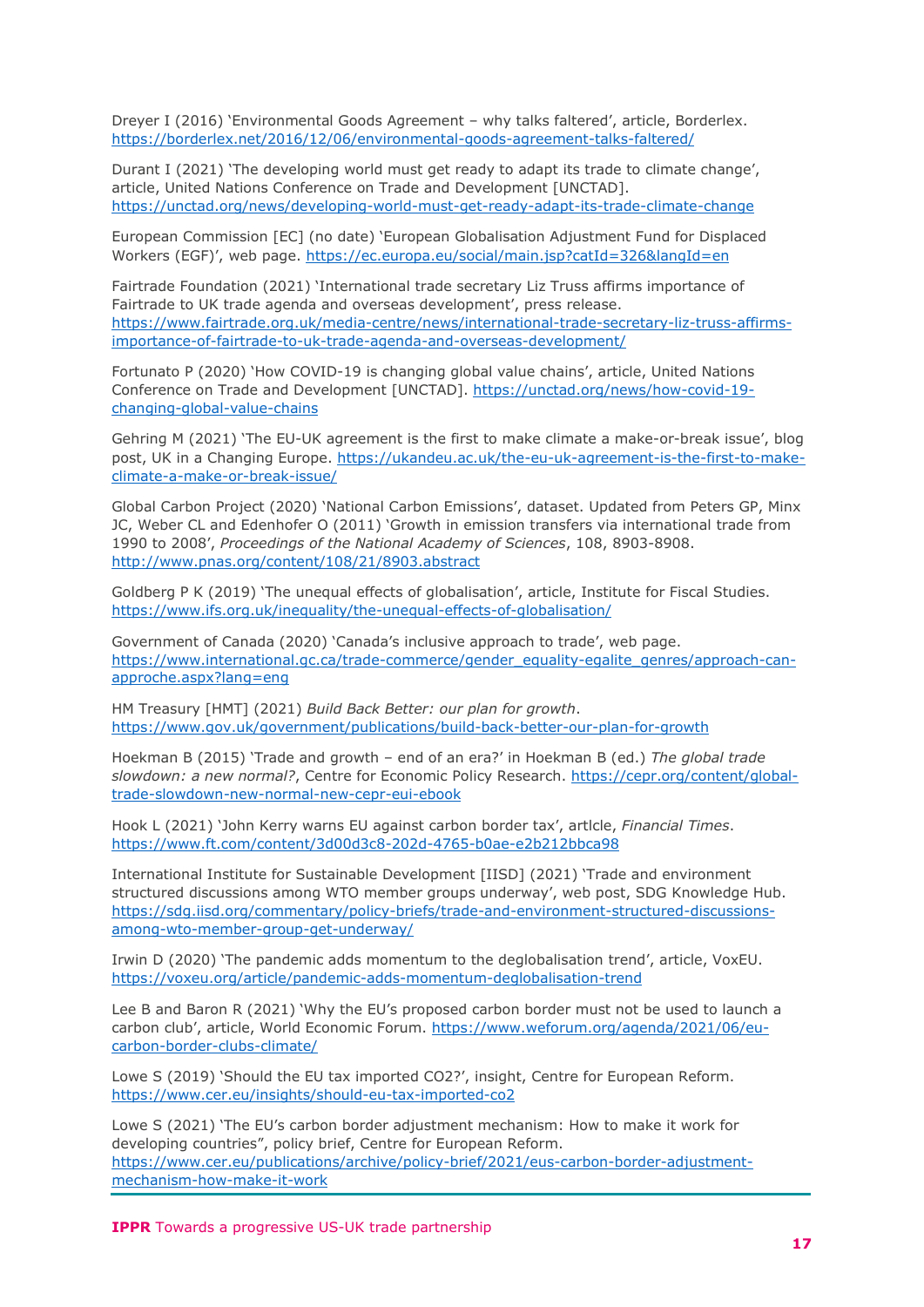Lydgate E (2021) 'The carbon border adjustment trilemma', briefing paper 56, UK Trade Policy Observatory. [https://blogs.sussex.ac.uk/uktpo/publications/the-carbon-border-adjustment](https://blogs.sussex.ac.uk/uktpo/publications/the-carbon-border-adjustment-trilemma/)[trilemma/](https://blogs.sussex.ac.uk/uktpo/publications/the-carbon-border-adjustment-trilemma/)

Malik A and Lan J (2016) 'The role of outsourcing in driving global carbon emissions', *Economic Systems Research*, 28(2): 168-182.<https://doi.org/10.1080/09535314.2016.1172475>

Reuters (2021) 'U.S. trade chief Tai, Britain's Truss discussed WTO reform in call – UK', article. <https://www.reuters.com/article/us-usa-trade-britain-idUSKBN2CE2VU>

Reverdy M (2019) 'The environmental effects of free trade agreements', blog post, EU Trade and Investment Policy (EUTIP) blog. [https://more.bham.ac.uk/eutip/the-environmental-effects-of-free](https://more.bham.ac.uk/eutip/the-environmental-effects-of-free-trade-agreements/)[trade-agreements/](https://more.bham.ac.uk/eutip/the-environmental-effects-of-free-trade-agreements/)

Richie H (2019) 'How do CO2 emissions compare when we adjust for trade?', blog post, Our World in Data.<https://ourworldindata.org/consumption-based-co2>

Schneider-Petsinger M (2020) *Reforming the World Trade Organisation*, Chatham House. <https://www.chathamhouse.org/2020/09/reforming-world-trade-organization>

Tienhaara K (2017) 'Regulatory chill in a warming world: the threat to climate policy posed by Investor-State Dispute Settlement', *Transnational Environmental Law*, 7(2): 229-250. <https://doi.org/10.1017/S2047102517000309>

Trade Justice Movement [TJM] (2019) 'Democracy and transparency in UK trade policy-making', article.<https://www.tjm.org.uk/trade-issues/democracy-and-transparency>

Trade Justice Movement [TJM] (2020) 'Bilateral Investment Treaties (BITs) and ISDS', article. <https://www.tjm.org.uk/trade-deals/bilateral-investment-treaties>

United Nations Framework Convention on Climate Change [UNFCCC] (no date) 'Nationally Determined Contributions (NDCs)', web page. [https://unfccc.int/process-and-meetings/the-paris](https://unfccc.int/process-and-meetings/the-paris-agreement/nationally-determined-contributions-ndcs/nationally-determined-contributions-ndcs)[agreement/nationally-determined-contributions-ndcs/nationally-determined-contributions-ndcs](https://unfccc.int/process-and-meetings/the-paris-agreement/nationally-determined-contributions-ndcs/nationally-determined-contributions-ndcs)

United States Department of Labour [US DOL] (no date) 'Trade Act Programs', web page. <https://www.dol.gov/general/topic/training/tradeact>

United States Trade Representative [USTR] (2021) *2021 trade policy agenda and 2020 annual report of the President of the United States on the Trade Agreements Program*. [https://ustr.gov/sites/default/files/files/reports/2021/2021%20Trade%20Agenda/Online%20PDF%](https://ustr.gov/sites/default/files/files/reports/2021/2021%20Trade%20Agenda/Online%20PDF%202021%20Trade%20Policy%20Agenda%20and%202020%20Annual%20Report.pdf) [202021%20Trade%20Policy%20Agenda%20and%202020%20Annual%20Report.pdf](https://ustr.gov/sites/default/files/files/reports/2021/2021%20Trade%20Agenda/Online%20PDF%202021%20Trade%20Policy%20Agenda%20and%202020%20Annual%20Report.pdf)

World Bank (2019) 'Population, total', dataset.<https://data.worldbank.org/indicator/SP.POP.TOTL>

World Trade Organisation [WTO] (2021) 'World trade primed for strong but uneven recovery after COVID-19 pandemic shock', press release. [https://www.wto.org/english/news\\_e/pres21\\_e/pr876\\_e.htm](https://www.wto.org/english/news_e/pres21_e/pr876_e.htm)

World Trade Organisation [WTO] (no date) 'Environmental Goods Agreement (EGA)', web page. [https://www.wto.org/english/tratop\\_e/envir\\_e/ega\\_e.htm](https://www.wto.org/english/tratop_e/envir_e/ega_e.htm)

Wragg E (2021) 'Slim chances for the WTO appellate body despite US return to multilateralism', article, Global Trade Review. [https://www.gtreview.com/news/americas/slim-chances-for-the-wto](https://www.gtreview.com/news/americas/slim-chances-for-the-wto-appellate-body-despite-the-us-return-to-multilateralism/)[appellate-body-despite-the-us-return-to-multilateralism/](https://www.gtreview.com/news/americas/slim-chances-for-the-wto-appellate-body-despite-the-us-return-to-multilateralism/)

Wright O and Charter D (2021) 'Joe Biden raises pressure on Boris Johnson to solve Northern Ireland impasse', article, *The Times*. [https://www.thetimes.co.uk/article/joe-biden-raises](https://www.thetimes.co.uk/article/joe-biden-raises-pressure-on-boris-johnson-to-solve-northern-ireland-impasse-x2wgx87ph)[pressure-on-boris-johnson-to-solve-northern-ireland-impasse-x2wgx87ph](https://www.thetimes.co.uk/article/joe-biden-raises-pressure-on-boris-johnson-to-solve-northern-ireland-impasse-x2wgx87ph)

Yao D (2020) 'What we know about China's 'duel circulation' economic strategy', article, *Reuters*. <https://www.reuters.com/article/china-economy-transformation-explainer-idUSKBN2600B5>